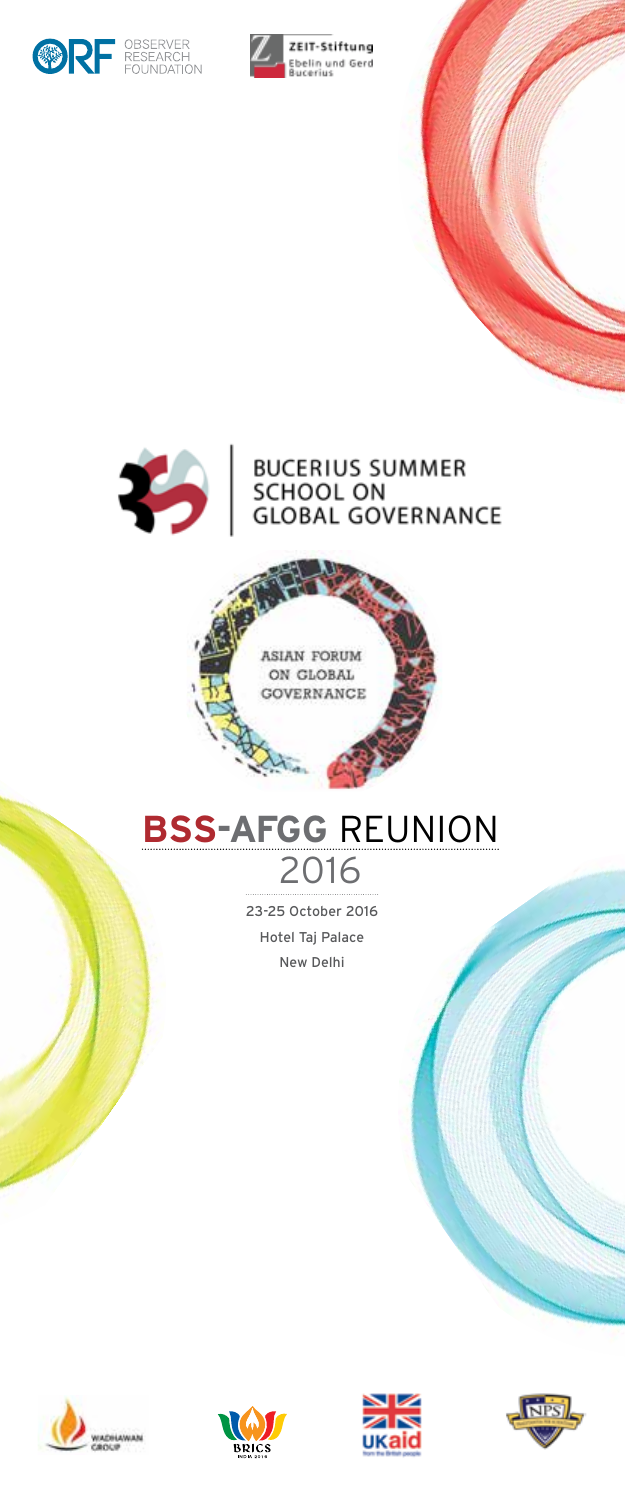# **Programme**

| DAY-1: Sunday, October 23, 2016                                                                                                                |                                                                                                                                            |  |
|------------------------------------------------------------------------------------------------------------------------------------------------|--------------------------------------------------------------------------------------------------------------------------------------------|--|
| BSS-AFGG Reunion - 2016 (Venue: Shahjehan Ballroom)                                                                                            |                                                                                                                                            |  |
| 19.00-19.30                                                                                                                                    | Reunion Opener                                                                                                                             |  |
| 19.30-20.00                                                                                                                                    | Inaugural Address<br>Indian Opportunity in the Asian Century<br>Jayant Sinha, Minister of State for Civil Aviation,<br>Government of India |  |
| 20.00-20.15                                                                                                                                    | Q&A                                                                                                                                        |  |
| 20.15 onward                                                                                                                                   | Dinner at Raja Bagh Lawn, Hotel Taj Palace                                                                                                 |  |
| DAY-2: Monday, October 24, 2016                                                                                                                |                                                                                                                                            |  |
|                                                                                                                                                | <b>BSS-AFGG Reunion - 2016 (Venue: Shahjehan Ballroom)</b>                                                                                 |  |
| IN THE CHAIR<br><b>Shashi Tharoor, Member of Parliament and Chairman of the</b><br>Parliamentary Standing Committee on External Affairs, India |                                                                                                                                            |  |
| 09.30-11.00                                                                                                                                    | Panel Discussion Climate Change Governance<br>Arunabha Ghosh, CEO, Council on Energy,<br>Environment and Water (Moderator)                 |  |
|                                                                                                                                                | <b>Janet Salem, Programme Officer, United Nations</b><br><b>Environment Programme</b>                                                      |  |
|                                                                                                                                                | Chandrashekhar Dasgupta, Member, Prime<br>Minister's Council on Climate Change, India                                                      |  |
|                                                                                                                                                | Shishir Priyadarshi, Director, Development Division,<br>WTO                                                                                |  |
|                                                                                                                                                | Geraldine Ang, Policy Analyst, Green Investment,<br>Organisation for Economic Co-operation and<br>Development (OECD), France               |  |
| 11.00-12.00                                                                                                                                    | Tea/Coffee & Group Photograph at Raja Bagh Lawns                                                                                           |  |
| 12.00-13.30                                                                                                                                    | <b>CONCURRENT SESSIONS</b>                                                                                                                 |  |
| <b>Concurrent session I (Jehangir Hall)</b>                                                                                                    |                                                                                                                                            |  |
| Relevance of BRICS in the evolving geo-economic architecture                                                                                   |                                                                                                                                            |  |
| Shashi Tharoor, Member of Parliament and Chairman of the<br>Parliamentary Standing Committee on External Affairs, India (Moderator)            |                                                                                                                                            |  |
| Georgy Toloraya, Executive Director, National Committee for BRICS<br>Research, Russia                                                          |                                                                                                                                            |  |
| Rachel Salzman, Postdoctoral Fellow, Georgetown University                                                                                     |                                                                                                                                            |  |
| Renato Flôres, Professor, Graduate School of Economics (EPGE),<br>Brazil                                                                       |                                                                                                                                            |  |
| Alok Dimri, Joint Secretary (MER), Ministry of External Affairs,<br>Government of India                                                        |                                                                                                                                            |  |
| <b>Concurrent session II</b> (Shahjehan Ballroom)                                                                                              |                                                                                                                                            |  |
| Holding up half the sky: Accelerating Women Leadership                                                                                         |                                                                                                                                            |  |
| <b>Shaili Chopra, Business Journalist, India (Moderator)</b>                                                                                   |                                                                                                                                            |  |
| & Sri Lanka, UN Women                                                                                                                          | <b>Rebecca Tavares, Representative, Office for India, Bhutan, Maldives</b>                                                                 |  |
| Poize Magazine                                                                                                                                 | Comfort Sakoma, CEO, Poize Capital Global & Publisher,                                                                                     |  |
| Netta Ahituv, Journalist, Haaretz, Israel                                                                                                      |                                                                                                                                            |  |
| Sairee Chahal, Mentor, SHEROES, India                                                                                                          |                                                                                                                                            |  |
|                                                                                                                                                |                                                                                                                                            |  |
| 13.30-14.30                                                                                                                                    | Lunch at Mumtaz Mahal                                                                                                                      |  |
|                                                                                                                                                | AFGG 2016 Debating Sessions (Venue: Shahjehan Ballroom)                                                                                    |  |
| 14.30-16.45                                                                                                                                    | <b>Debating Sessions</b>                                                                                                                   |  |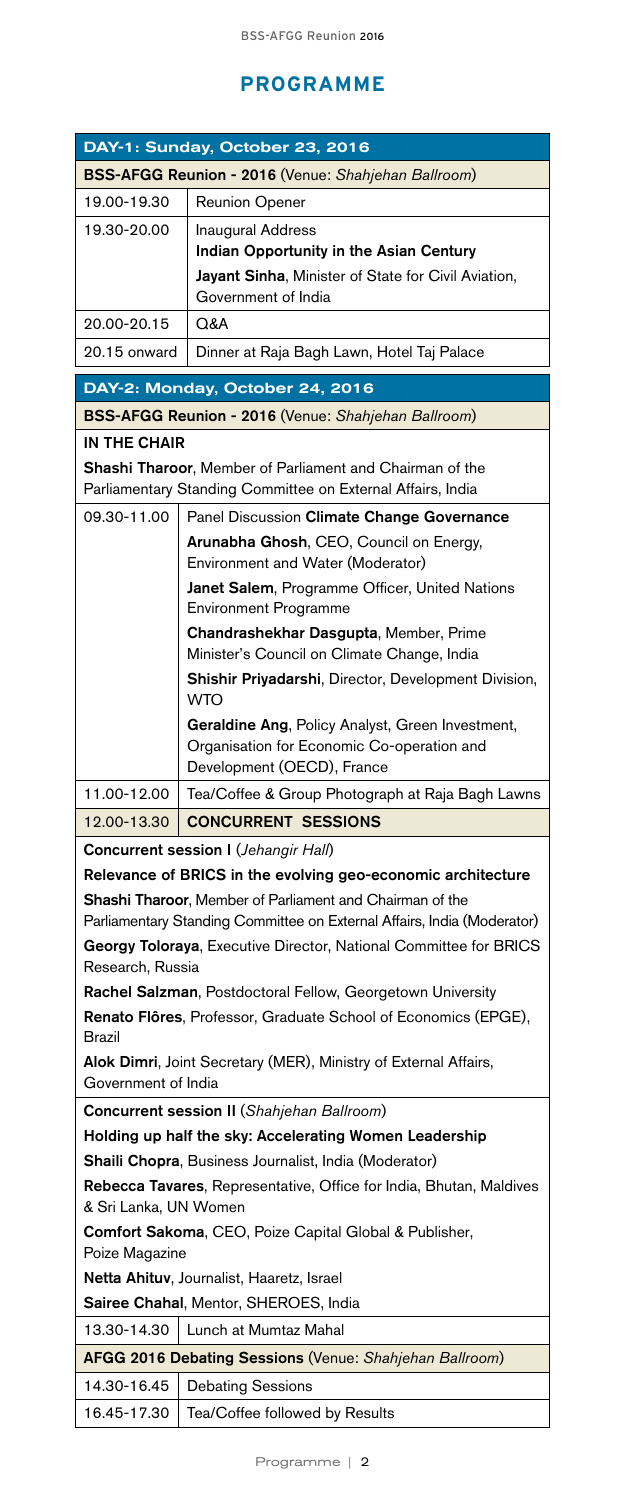| 17.30-19.00                                            | <b>PANEL DISCUSSION</b>                                                                                                                          |  |
|--------------------------------------------------------|--------------------------------------------------------------------------------------------------------------------------------------------------|--|
|                                                        | Battleground Europe: Democracy, Religion and<br>the New Cold War                                                                                 |  |
|                                                        | Ashok Malik, Distinguished Fellow, Observer<br>Research Foundation, India (Moderator)                                                            |  |
|                                                        | Riina Kaljurand, Research Fellow, International<br>Centre for Defence and Security, Romania                                                      |  |
|                                                        | Eberhard Sandschneider, Professor for Chinese<br>Politics and International Relations, Otto-Suhr-<br>Institut, Freie Universitat Berlin, Germany |  |
|                                                        | Hans-Lothar Domröse, Retired General, Federal<br>Armed Forces, Oldenburg                                                                         |  |
|                                                        | Stephan G. Richter, Publisher and Editor-in-Chief,<br>The Globalist, USA                                                                         |  |
| 19.00:22.30                                            | Transfer to Dinner Venue followed by<br>Dinner Hosted by Dr. Shashi Tharoor                                                                      |  |
| 22.30-23.00                                            | Transfer to Hotel                                                                                                                                |  |
|                                                        | DAY-3: Tuesday, October 25, 2016                                                                                                                 |  |
| <b>Valedictory Session</b> (Venue: Shahjehan Ballroom) |                                                                                                                                                  |  |
| IN THE CHAIR                                           |                                                                                                                                                  |  |
|                                                        | Shashi Tharoor, Member of Parliament and Chairman of the<br>Parliamentary Standing Committee on External Affairs, India                          |  |
| <b>Valedictory Addresses</b>                           |                                                                                                                                                  |  |
| 09.30-10.15                                            | Global Governance in the 21st Century: Ideals,<br><b>Actors and Institutions</b>                                                                 |  |
|                                                        | Sujata Mehta, Secretary (West), Ministry of External<br>Affairs, Government of India                                                             |  |

| 10.15-11.00                                                   | Managing Security and Migration in the South<br>East Mediterranean Region                                                                                                                                                 |
|---------------------------------------------------------------|---------------------------------------------------------------------------------------------------------------------------------------------------------------------------------------------------------------------------|
|                                                               | Dimitris Paraskevopoulos, Secretary General of the<br>Greek Ministry of Foreign Affairs, Greece                                                                                                                           |
| 11.00-11.30                                                   | Vote of Thanks                                                                                                                                                                                                            |
| 11.30-12.30                                                   | Tea/Coffee and Security Check                                                                                                                                                                                             |
| 12.30-13.30                                                   | <b>Presidential Address</b>                                                                                                                                                                                               |
|                                                               | Pranab Mukherjee, Hon'ble President of the<br>Republic of India                                                                                                                                                           |
| 13.30-14.30                                                   | Lunch at Mumtaz Mahal                                                                                                                                                                                                     |
| Departures Commence                                           |                                                                                                                                                                                                                           |
| Optional Programme: Magic Bus-Community Visit (Jehangir Hall) |                                                                                                                                                                                                                           |
| 14.30-14.45                                                   | <b>Brief Orientation on Magic Bus</b>                                                                                                                                                                                     |
|                                                               | Bidisha Fouzdar, Director (Communications), Magic<br><b>Bus</b>                                                                                                                                                           |
| 14.45-15.10                                                   | Overview of the Field Plan and Child Protection<br><b>Policy Orientation</b>                                                                                                                                              |
|                                                               | Zoya, District Program Manager, South Delhi, Magic<br><b>Bus</b>                                                                                                                                                          |
| 15.10-15.55                                                   | Travel to Site                                                                                                                                                                                                            |
| 15.55-16.15                                                   | <b>Community Visit</b>                                                                                                                                                                                                    |
|                                                               | The visit is intended to give participants practical<br>insights into how NGOs in India address social<br>challenges. This visit is designed with the aim to<br>stimulate ideas on how each of us can play a larger role. |
| 16.15-17.45                                                   | Sports for Development Session                                                                                                                                                                                            |
| 17.45-18.15                                                   | Discussion and Feedback from AFGG Participants                                                                                                                                                                            |
| 14.30-17.30                                                   | <b>Old Delhi Guided Tour (Optional)</b>                                                                                                                                                                                   |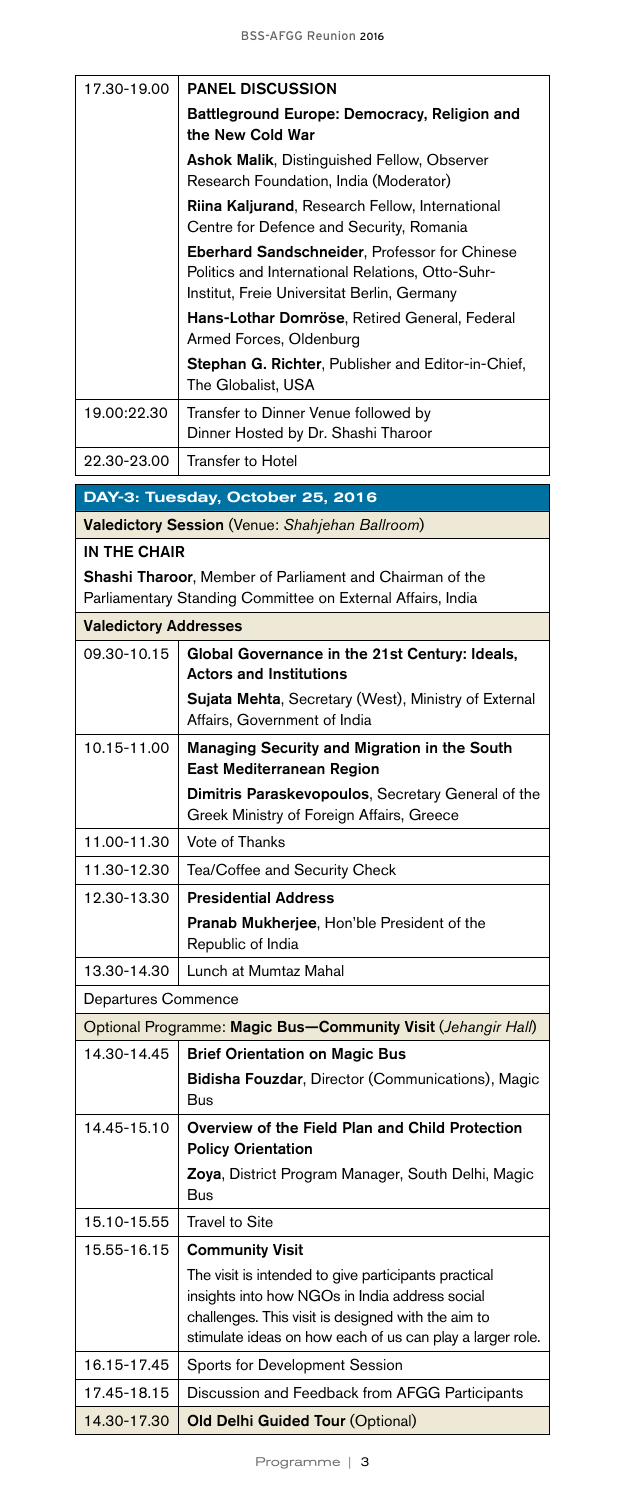# **BIOGRAPHIES**

Guest of Honour

# His Excellency Shri Pranab Mukherjee Hon'ble president of India



Shri Pranab Mukherjee assumed office as the 13th Pres-<br>ident of India on July 25, 2012, crowning a political ca-<br>recent form five decedes of examples service to the potion reer of over five decades of exemplary service to the nation in Government as well as Parliament. Eighty years old, Shri Mukherjee is a man of unparalleled experience in governance with the rare distinction of having served at different times as Foreign, Defence, Commerce and Finance Minister. He was elected to the Upper House of the Parliament (Rajya Sabha) five times from 1969 and twice to the Lower House of the Parliament (Lok Sabha) from 2004. He was a member of the Congress Working Committee, the highest policy making body of the Party for a period of 23 years. A prolific reader, Shri Mukherjee has authored several books on the Indian Economy and on Nation Building. The many awards and honours conferred on him include India's second highest civilian award, Padma Vibhusan in 2008, the Best Parliamentarian Award in 1997 and Best Administrator in India Award in 2011. He is recipient of Doctor of Laws Honoris Causa conferred by the University of Dhaka in 2013; and Honoris Causa conferred by the University of Calcutta in 2014; Honorary Doctorate conferred by the Russian Diplomatic Academy in 2015; and Professor Honoris Causa conferred by the Belarus State University in 2015; Honorary Doctorate conferred by the University of Jordan in 2015; Honorary Doctorate conferred by Al-Quds University, Palestine in 2015 and Honorary Doctorate conferred by Hebrew University, Israel in 2015.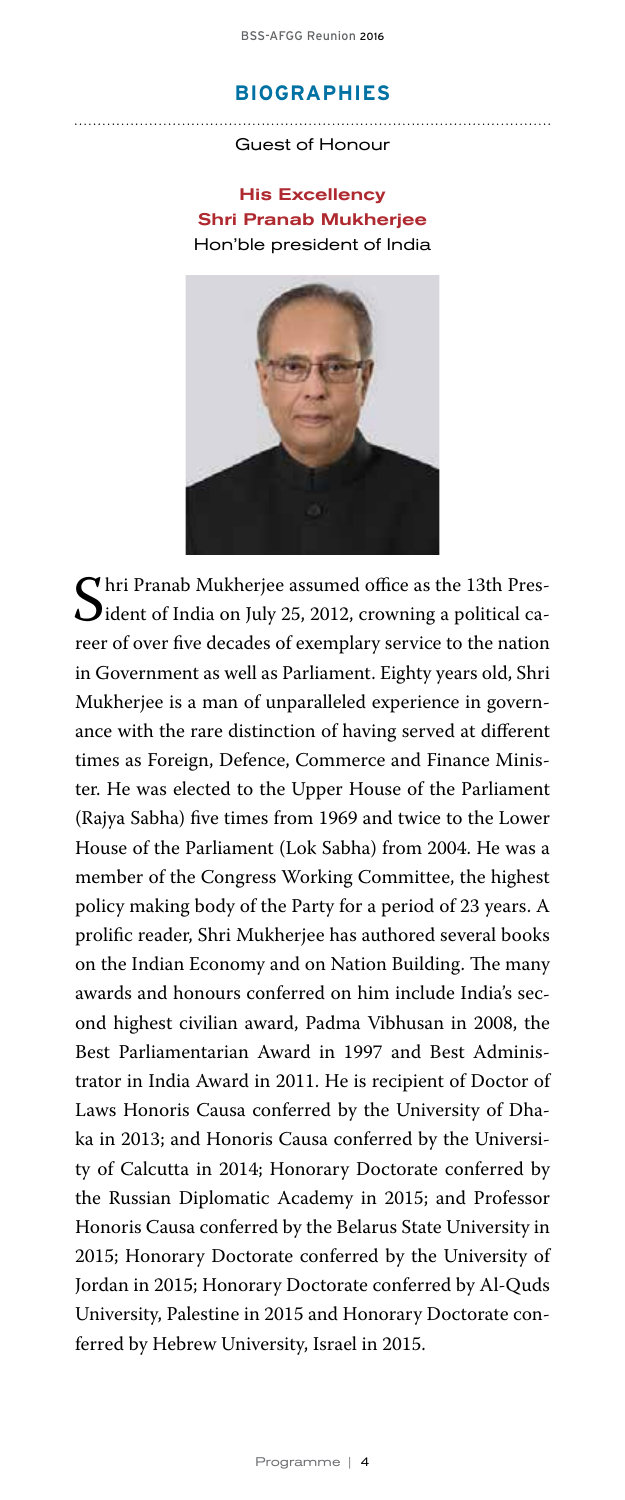#### Speakers



**Mr. Alok A. Dimri** heads MER Division of the Ministry of External Affairs of India. In this capacity he is responsible for BRICS, IBSA, G20, WTO, UNC-TACD, and related multilateral processes in the fields of economy, finance, trade and commerce. Mr. Dimri has worked for nearly a decade in East Asia -

China, Taipei and Mongolia. He is a mandarin speaker. Mr. Dimri has also worked at India's Permanent Mission to the United Nations in New York during 2010-13. India was on the Security Council as a non-permanent Member during this period. At the UN Mr. Dimri dealt with UN Peacekeeping, Peace-building, UN Budget Committee matters and disarmament. Mr. Dimri, besides, has done assignments at the Headquarters on counter-terrorism and as Deputy-Chief of Protocol to the Prime Minister of India during 2009-10.



**Dr. Arunabha Ghosh** is CEO of the Council on Energy, Environment and Water (CEEW), consistently ranked (third year running) as one of South Asia's leading policy research institutions; and among the world's 20 best climate thinktanks in 2016. With work experience in 40 coun-

tries and having previously worked at Princeton, Oxford, UNDP (New York) and WTO (Geneva), Arunabha advises governments, industry, civil society and international organisations around the world. He is the co-author/editor of four books: *The Palgrave Handbook of the International Political Economy of Energy* (2016); *Energising India: Towards a Resilient and Equitable Energy System* (SAGE, 2016); *Human Development and Global Institutions* (Routledge, 2016); and *Climate Change: A Risk Assessment* (FCO, 2015). He is a World Economic Forum Young Global Leader and in 2016 was appointed to the World Economic Forum's Global Future Council on Energy. He holds a D.Phil. from Oxford.



**Mr. Ashok Malik** is a Distinguished Fellow, and Head of ORF's Neighbourhood Regional Studies Initiative. His work focuses on Indian domestic politics and foreign/trade policy, and their increasing interplay, as well as on the broader process of globalisation and how it is influencing policy choices

in not just the economy but in social sector spheres such as health, education and urbanisation. A journalist for 20 years, Ashok is a columnist for several leading Indian and international publications (such as *Times of India*, *Hindustan Times*, *YaleGlobal Online*). In 2011, Ashok co-authored a paper, "India's New World: Civil Society in the Making of Foreign Policy," published by the Lowy Institute for International Policy, Sydney. It looked at the influence of Indian business, news media and overseas communities on the Ministry of External Affairs in New Delhi. In 2012, Ashok's book *India: Spirit of Enterprise* (Roli Books) was published. It encapsulates the story of the growth of India's leading private sector industries since 1991, and its role in the Indian economy. In June 2013, Ashok was named to the Australia India Institute-ORF Chair for Indo-Pacific Studies.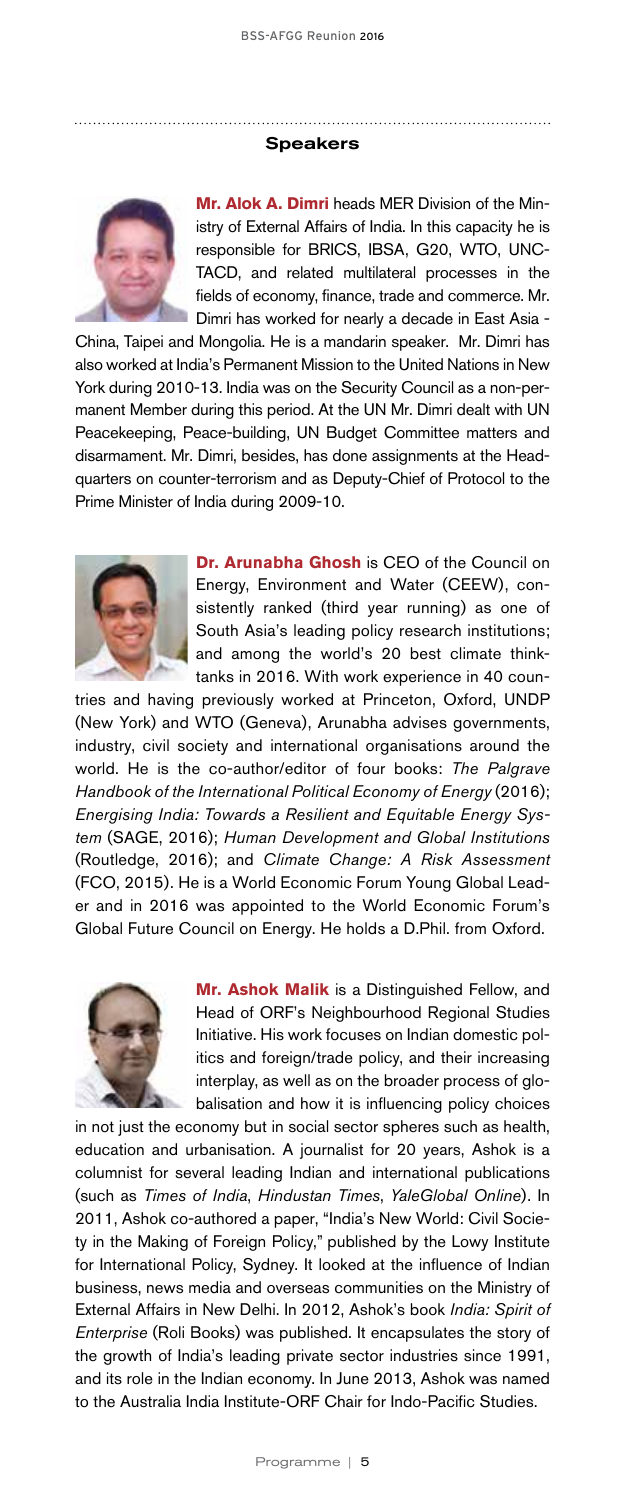

**Mr. Chandrashekhar Dasgupta** is a former Indian Foreign Service officer serving from 1962 to his retirement in 2000. He served as the Indian Ambassador to the European Union and Belgium (1996- 2000) and as Ambassador to China (1993-1996). Dasgupta led the Indian delegation in the prepara-

tory negotiations for the Rio Summit on Environment and Development (1992) as well as the UN Framework Convention on Climate Change. He returned to the global negotiations on climate change during 2002-2010. He is currently a member of the Prime Minister's Council on Climate Change and is also a member of the UN Committee on Economic, Social and Cultural Rights, Geneva. Dasgupta's interests include diplomatic history. He is the author of War and Diplomacy in Kashmir, 1947-48, and numerous essays and articles on international affairs and global environmental issues. Dasgupta is a recipient of the Padma Bhushan award.



**Ms. Comfort Avunze Sakoma** is Nigeria's leading women's business development coach and launch strategist. To boost the competitiveness of the Nigerian economy, she launched the Poize Insider Network. Through the network, she has successfully assisted more than 150 women owned

businesses in Nigeria to develop brand strategies, pursue global partnerships, and expand their trade capacity. She is the Founder & Publisher of Poize Magazine, which provides quality reporting and analysis of the contemporary trends that affect women in business and leadership in Africa, and focuses on the quantitative and qualitative analysis of public policy through a gendered lens. In recognition of this, she won the award for Africa's Most Influential Woman in Business and Government in two categories: country (Nigeria) and regional (West-Central Africa) by CEO Global in 2016. She is the CEO/MD of Poize Capital Global, a market entry firm that helps foreign companies enter the Nigerian market and helps Nigerian companies enter African, U.S. and International markets.



**Mr. Dimitris Paraskevopoulos** is the Secretary General of the Ministry of Foreign Affairs of Greece. He has been Greece's ambassador to France and Russia. He has also served in missions in The Hague, Ankara, and Oslo. At the Ministry, he has held positions such as Director General for Political Affairs,

Head of the Office of the Greek Presidency of the European Union, Director of the Diplomatic Cabinet of the Prime Minister of Greece, and Director of the Diplomatic Cabinet of the Minister for Foreign Affairs. He has Diploma from the Law School of the University of Athens.



**Dr. Eberhard Sandschneider** is Professor for Chinese Politics and International Relations at the Otto-Suhr-Institut of the Freie Universität Berlin. He has been Otto-Wolff-Director of the Research Institute of the German Council on Foreign Relations from 2003 to 2016. He graduated from the Saar

University, Saarbrücken in 1981 in English Language and Literature, Latin, History, and Political Science. In 1986, he received his Ph.D. in Political Science at the Saar University with a thesis on The Political Role of the People's Liberation Army after the Cultural Revolution. He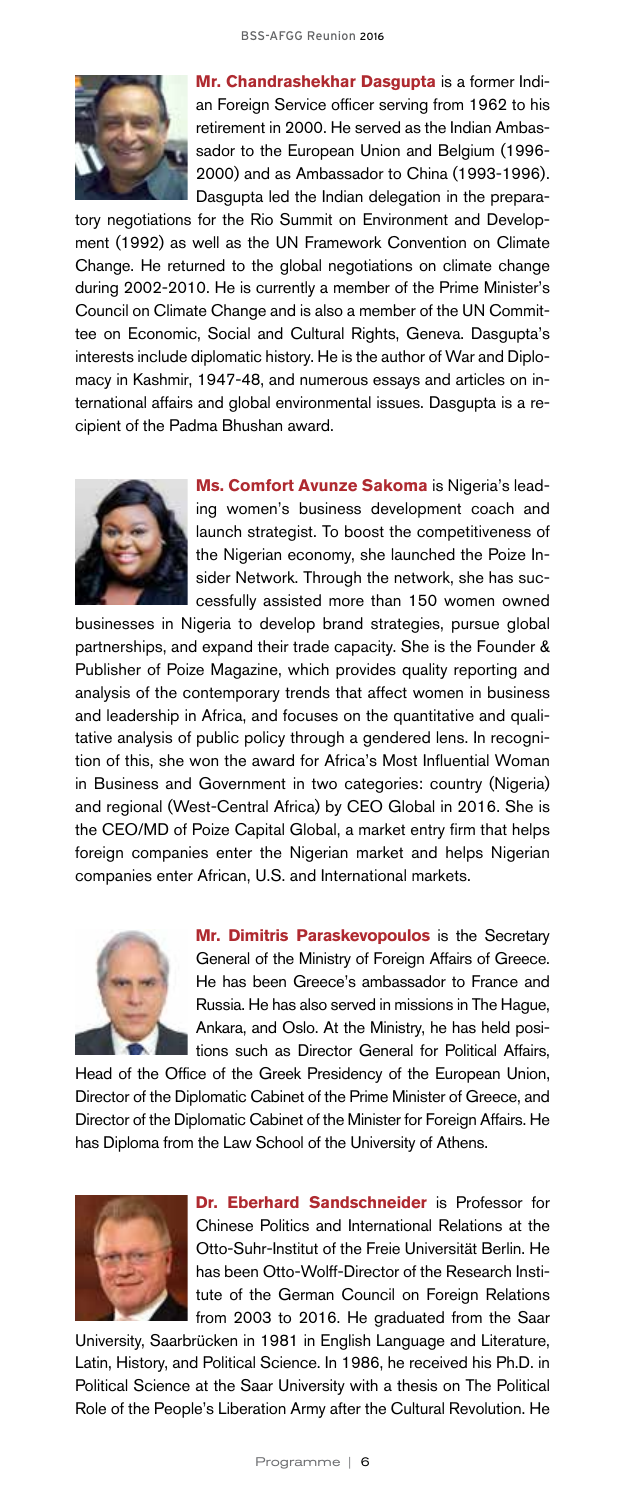finished his habilitation on Stability and Transformation of Political Systems in November 1993. He held a position as Professor of International Relations between 1995 and 1998 in Mainz, before accepting a chair at the Freie Universität Berlin in 1998. Between March 2001 and March 2003, he served as Dean of the Faculty for Political and Social Sciences at the Freie Universität Berlin.



**Prof. Georgy Toloraya** holds the position of Executive Director of Russian National Committee on BRICS Research, a legal entity created under the auspices of Russian government for Track 2 activities. He is also Director of Regional Programs at "Russkiy Mir" Presidential Foundation,

dealing with programs in Asia and Africa. Prof. Toloraya is concurrently the Director of Asian Strategy Center at the Institute of Economics of the Russian Academy of Sciences. He is a professional diplomat (rank of Minister) with decades-long experience in Asian affairs, having served two postings in North Korea (1977-80 and 1984-7), then in South Korea as a Deputy chief of the Russian Embassy (1993-8) and later as the senior Russian Foreign Ministry official (Deputy director-general) in charge of the Korean Peninsula (1998-2003). He later worked as the Consul General of Russia in Sydney, Australia (2003-2007). Prior to that he worked for trade promotion agencies related to Asia.



**Ms. Geraldine Ang** is a Policy Analyst on green investment and climate change in Paris at the Organisation for Economic Co-operation and Development (OECD), which she joined in 2011. She undertakes research to help governments from OECD and emerging economies mobilise green in-

frastructure investment. She has co-authored several reports, including: *the clean energy chapter of the OECD Business and Finance Outlook 2016*; *Overcoming Barriers to International Investment in Clean Energy*; the *Policy Guidance for Investment in Clean Energy Infrastructure*; and *Mobilising Private Investment in Sustainable Transport*. Geraldine has contributed to several high-level events, such as the climate conference COP21 in Paris in December 2015. Previously, Geraldine conducted research on climate economics for the Earth Institute, and consulted for the US Mission to the UN. She also served as Senior Editor of Columbia University's Journal of International Affairs. She worked for three years as an Associate Manager for Lagardere Active in New York and for one year for the French Senate. Geraldine holds a Master of Public Administration from Columbia University's School of International and Public Affairs (2011) and a Master in Management from HEC Paris (2006).



**Mr. Hans-Lothar Domröse** has been General of the Federal Armed Forces and Commander of Allied Joint Force Command Brunssum from December 2012 to March 2016. Prior to that, he served as the Military Representative to NATO and the EU Military Committee in Brussels, after

assignments as Commander of Special Operations Division in Regensburg (2006-2008) and as Commanding General of EU-ROCORPS in Strasbourg (2009-2011). He joined the German Federal Armed Forces in 1973 and received his degree "Dip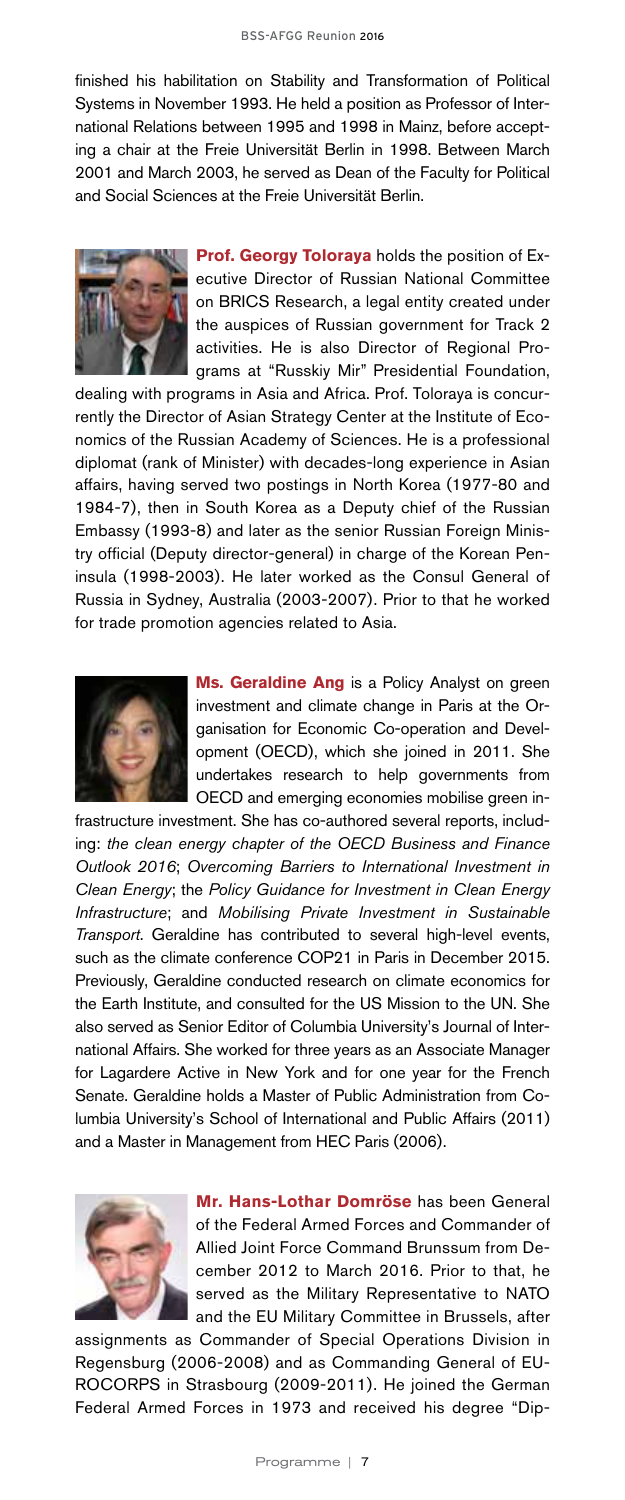lom-Kaufmann" at the University of the German Federal Armed Forces in Hamburg in 1977. In 2011, he attended the Senior Education Program on "National and International Security" at Harvard Kennedy School. Besides holding different positions at the German Federal Ministry of Defence and at the Chancellery of the Republic of Germany, he served as Chief of Staff Multinational Brigade South KFOR in Prizren, Kosovo (1999) and Chief of Staff HQ ISAF in Kabul, Afghanistan (2008). Since retirement in March 2016, he founded DOMRÖSE-CONSULTING—where he is the CEO.



**Ms. Janet Salem** is a Programme Officer, Resource Efficiency and SCP at the United Nations Environment Programme (UNEP). She joined the UNEP's Regional Office for Asia Pacific (ROAP) for the SWITCH Policy Support Component, where she coordinates policy support, capacity

building and outreach on Resource Efficiency and Sustainable Consumption and Production. Before joining ROAP, she worked with UNEP DTIE in Paris in the Secretariat for the International Resource Panel, a science policy interface on resource issues. There she was the focal point for two technical working groups covering decoupling resource use from economic growth, and environmental impacts of products and materials. Before joining UNEP, Janet working with the United Nations Industrial Development Organisation, where she supported the Energy and Environment Branch in both technical project development and implementation in renewable energy and energy efficiency in the industrial sector and global forum activities, including coordination of the UNIDO contribution to the Global Energy Assessment on industrial energy efficiency, and UN-IDO's chairpersonship of UN-Energy, an initiative aiming to coordinate the UN's energy activities.



**Shri Jayant Sinha** is the Minister of State for Civil Aviation, Government of India. Previously, he was the Minister of State for Finance. He is a member of Indian Parliament and formerly an investment fund manager and management consultant. Alumni of the Harvard Business School, University of

Pennsylvania, and Indian Institute of Technology - Delhi, he has over 25 years of experience as an investor and strategy consultant. Prior to his political career, he had a prestigious career in the private sector, making partner at Omidyar Network, Courage Capital, and McKinsey & Company. As a politician, he has served as a member of two important parliamentary committees—the Public Accounts Committee and the Standing Committee on Finance.



**Ms. Netta Ahituv** is a senior magazine correspondent and editor at Haaretz, a leading liberal newspaper in Israel. In 2014 she won the Pratt Prize for journalism in the category of "Extensive and Important Body of Work". She writes thorough investigative articles about social and environmental is-

sues. She also has a weekly radio program about urbanism at Galatz Radio Station. She is often invited to news panels in varied TV and radio programs, both local and international. She has a master degree in Environmental Philosophy and a bachelor degree in Biology and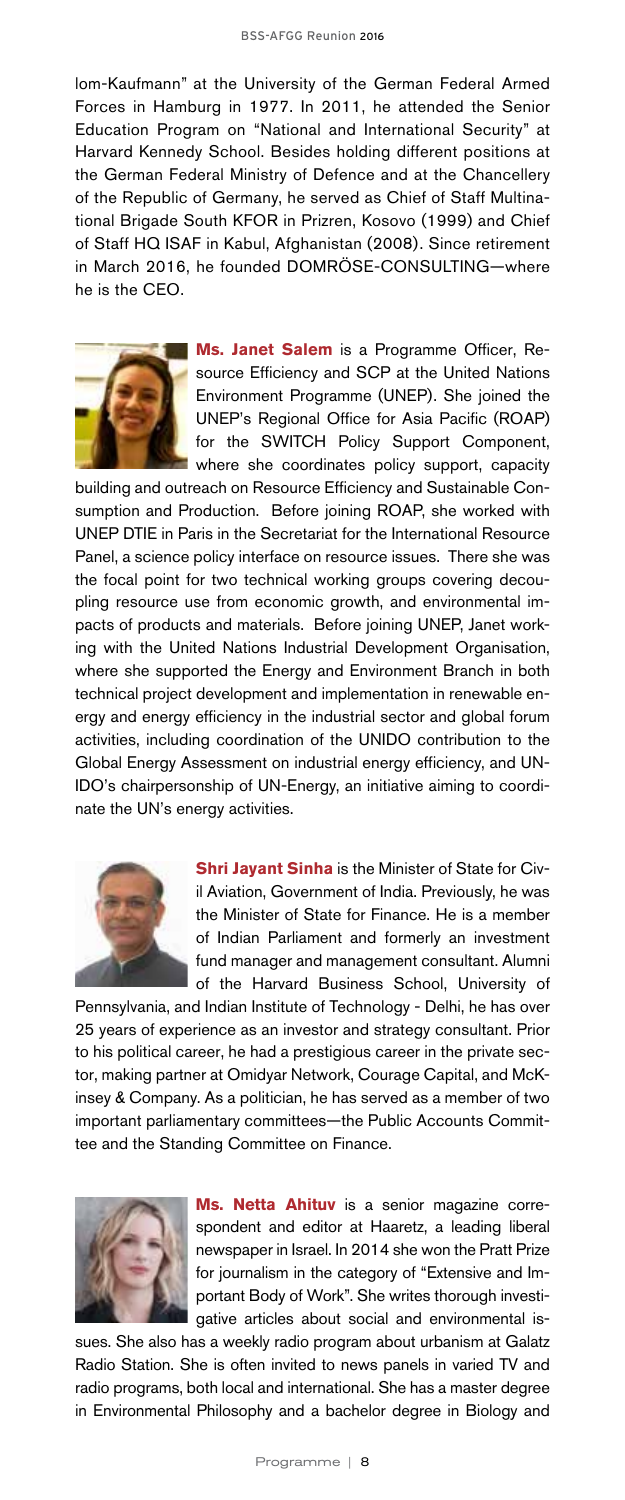Humanities, both from Tel Aviv University. She founded a woman soccer league in Israel, in which 100 women play soccer weekly as a hobby and as an empowering tool.



**Dr. Rachel Salzman** is a Postdoctoral Fellow at Georgetown University and a Visiting Scholar at the Johns Hopkins School of Advanced International Studies. Her research focuses on Russia and BRICS, with particular emphasis on how the concept of BRICS fits into Russia's broader for-

eign policy strategies, and the effect the crisis in Ukraine has had on Russian approaches to the group. In 2014, Rachel was awarded a Cosmos Scholars grant and a Boren Fellowship for dissertation research and language study in Moscow. In 2013, she participated in the Bucerius Summer School on Global Governance in Hamburg, Germany. Before beginning her doctorate, Rachel worked as the Assistant Director for the Euro-Atlantic Security Initiative at the Carnegie Endowment for International Peace. Rachel holds a B.A. in European History from the University of Pennsylvania, an M.Phil in Russian Studies from the University of Cambridge, and a PhD from Johns Hopkins SAIS. Salzman is a member of the Younger Generation Leaders Network, the Eurasia Foundation Young Professionals Network, and Bridging the Gap. She is a 2016 EASI Hurford Next Generation Fellow.



**Dr. Rebecca Tavares** is the Representative of UN Women's Multicountry Office for India, Bhutan, the Maldives and Sri Lanka. Previously Dr. Reichmann Tavares was Representative for Brazil and Regional Programme Director of UN Women's Brazil & Southern Cone Office (2009-2013). A

native of Southern California, Dr. Tavares graduated from Yale University and holds a doctorate from the Harvard Graduate School of Education. She has published several books, monographs and articles on race relations in Brazil, women's empowerment, and microfinance in Latin America and South Asia.



**Dr. Renato Flôres**, Professor, Fundação Getulio Vargas, Brazil, has an extensive academic career, in Brazilian and European institutions. His interests encompass the areas of development economics/sustainable growth, trade and the analytics of risk. He works on the links amongst

International Law, Politics and Economics, within the context of globalisation; and the economics of culture, being part of the group of experts on the measurement and analysis of aspects related to the Convention on Cultural Diversity, at UNESCO, Paris. A former (elected) member of the Permanent Group of Experts of the Committee on Subsidies and Countervailing Measures, at the WTO, Geneva, has served as a member on the Board of several international institutions, as well as private businesses. He sits on the enlarged council of a well-known international bank, and also works with the Brazilian branch of the Konrad Adenauer Stiftung, Germany; EUBRASIL, Brussels, a group to foster business relations between the EU and Brazil; and the International Forum for Clean Energy, a Chinese initiative established in Macao. He is also a member of the International Institute of Strategic Studies, London.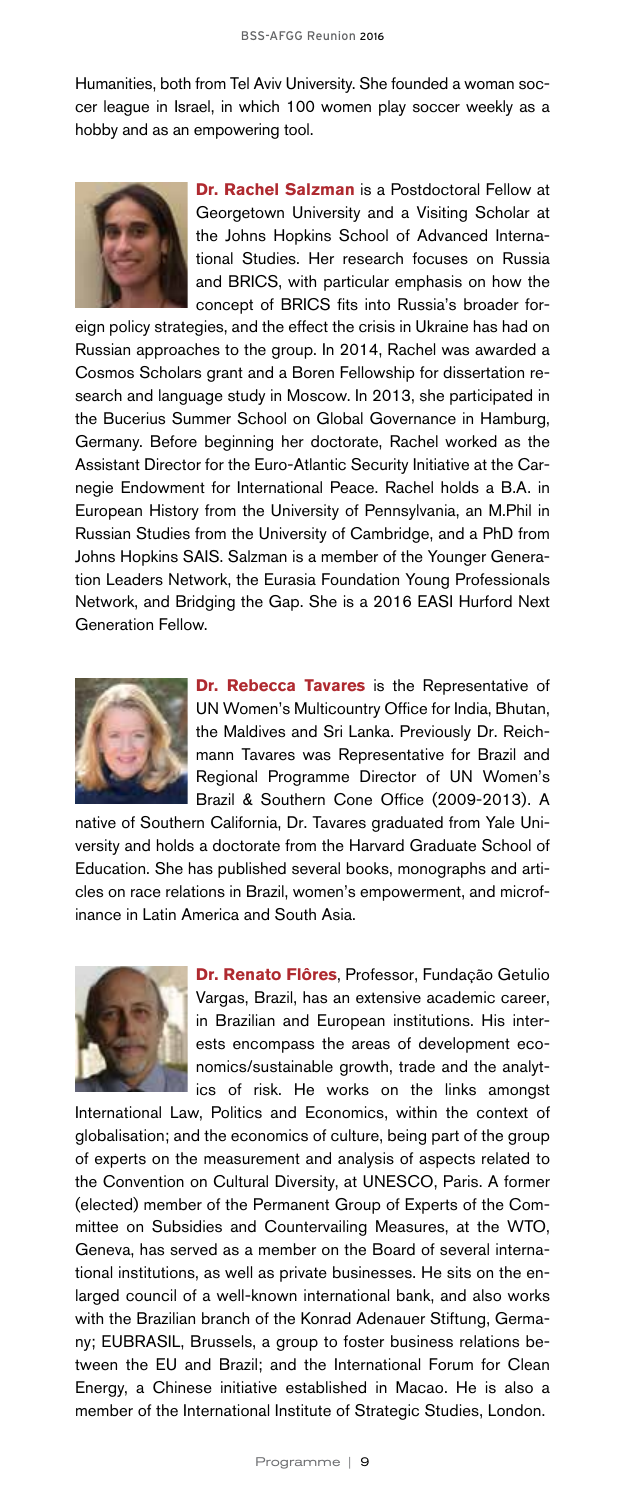

**Ms. Riina Kaljurand**'s main research areas are the Nordic-Baltic security and Russia's Soft Power. She is also the Director of the annual Lennart Meri Conference in Tallinn, which is one of the biggest security and foreign policy conferences in Northern Europe. Riina worked at the Estonian Ministry of

Foreign Affairs from 1993-1997, including tours in the Embassies in Oslo and Stockholm. In 2002, she was briefly employed as a research assistant by the University of Stockholm. From 2003-2004 she worked in Kyiv within the framework of the "Public Administration Reform" project run by SIDA (Swedish International Development Agency). From 2004-2007 she worked at the Estonian Ministry of Defence, including two and a half years as an Assistant to the Permanent Undersecretary. Riina holds an MA in Political Science from the University of Stockholm and has also studied social anthropology at Stockholm University and the Queen's University of Belfast.



**Ms. Sairee Chahal** is the Founder, CEO www.sheroes.in - an online career destination for women. The SHEROES Community has access to high growth career resources, mentorship and support and it engages with businesses to help them connect with female talent in form of employees, partners, custom-

ers and business owners. Sairee is India's foremost women at work evangelist and earlier co-founded Fleximoms. She is also the Convener, The SHEROES Summit and has been instrumental in bringing businesses and women professionals on a common platform. Nominated for the Editor's choice for L'oreal Femina Women's Award, she is also a Cartier Women's Award Initiative for 2012 alumni, a TED speaker, Business Today, Most Powerful Women in Indian Business 2012 and has been featured on shows like Young Turks, Pioneering Spirit and What Women Want. She is a believer in work-life redesign, serial entrepreneur, mentor, an occasional writer and mother of a 9-year-old. Sairee went to Jawaharlal Nehru University for an M.Phil in International Relations and to IMT, Ghaziabad for a PG in business management.



**Ms. Shaili Chopra** is one of India's top television editor-presenters and now the founder of SheThe-People.TV. She has a prolific journalism, which has now furthered her into entrepreneurship, allowing her to use her news skills to create meaningful content for the web. She has worked with ET NOW, the

Economic Times Business News Channel and earlier with India's largest television network NDTV where she was part of the core team that set up their business channel NDTV Profit. In March 2016, Shaili was announced one of India's Top 50 Most Influential Women in Media, Marketing and Advertising by IMPACT Magazine. She has previously won the Best Reporter Award and Best News Anchor award.



**Dr. Shashi Tharoor** is an author, politician, and former international civil servant and straddles several worlds of experience. Currently a second-term Lok Sabha Member of Parliament (MP) representing the Thiruvananthapuram constituency and Chairman of the Parliamentary Standing Commit-

tee on External Affairs, he has previously served as Minister of State for Human Resource Development and Minister of State for External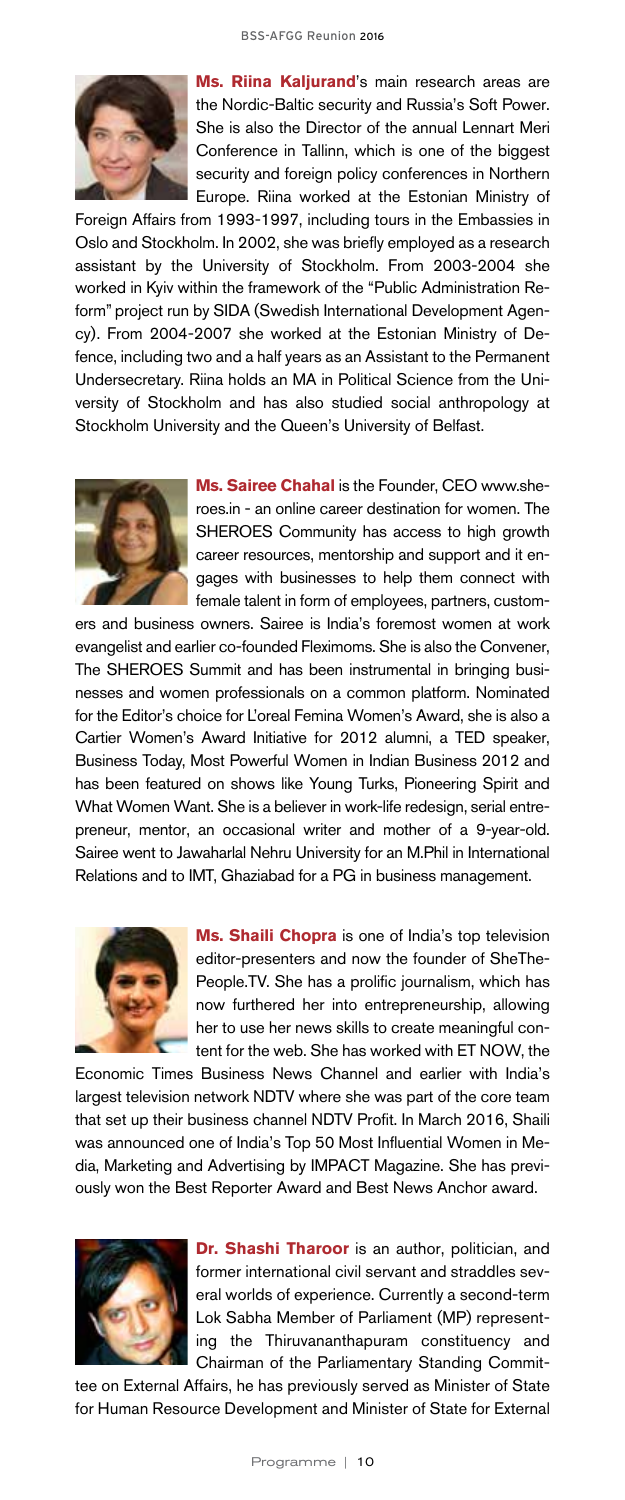Affairs in the Government of India. During his nearly three-decade long prior career at the United Nations, he served as a peacekeeper, refugee worker, and administrator at the highest levels, serving as Under-Secretary General during Kofi Annan's leadership of the organisation. Dr. Tharoor is also an award-winning author of fifteen books of both fiction as well as non-fiction.



**Mr. Shishir Priyadarshi** heads the Development Division of the WTO, whose mandate is to facilitate work on all trade related developmental issues in the organization. He has over 35 years of national and international experience. He has worked closely in formulating and implementing develop-

mental programmes all over the world and has been instrumental in helping some of the weaker and more vulnerable countries enhance their gains from the multilateral trading system. He works closely with Governments in developing countries, especially in Africa and South Asia helping countries enhance trade led development. He has worked closely with business and the private sector in many developing countries and was closely associated with the various stages of negotiating the Bali and Nairobi Declarations, especially their development package. Mr Priyadarshi has written a large number of papers, primarily analysing, assessing and detailing the concerns of developing countries in the context of global trade. He is a visiting faculty in a number of universities and business colleges.



**Dr. Stephan Richter** founded The Globalist, the online magazine on the global economy, politics and culture, in January 2000. On a daily basis, The Globalist explores what unites and divides countries, societies and cultures. The magazine has media partners on all continents that reprint from the mag-

azine. Mr. Richter regularly addresses cutting-edge aspects of globalization in major international newspapers and top television and radio programs, including on NPR in the United States. After over three decades of living and working in Washington, D.C., he recently moved to Berlin. Mr. Richter received the Cross of the Order of Merit of Poland in June 2014 and served as North American advisor to the German Economics Ministry in the 1990s. He is a lawyer by training and a former Congressional Fellow of the American Political Science Association. He is the author of the 1992 book, Clinton: What Europe and the United States Can Expect.



**Ms. Sujata Mehta** joined the Indian Foreign Service in 1980 after earning a Master of Philosophy in Political Science. She served in Indian Missions in Moscow, Dhaka and at the UN in New York. She thereafter served as Under Secretary and Joint Secretary in MEA and as Deputy Secretary/Direc-

tor and as Joint Secretary in the Prime Minister's Office. She has also served on deputation to the UN in Gaza and in New York. Thereon, Ms. Mehta served as Ambassador to Spain and as Ambassador and Permanent Representative to the Conference on Disarmament in Geneva before returning to Headquarters in July 2013 as Additional Secretary and later Special Secretary. She was appointed Secretary (ER) in MEA in February 2014 and has taken charge as Secretary (West) in the Ministry on January 11, 2016.